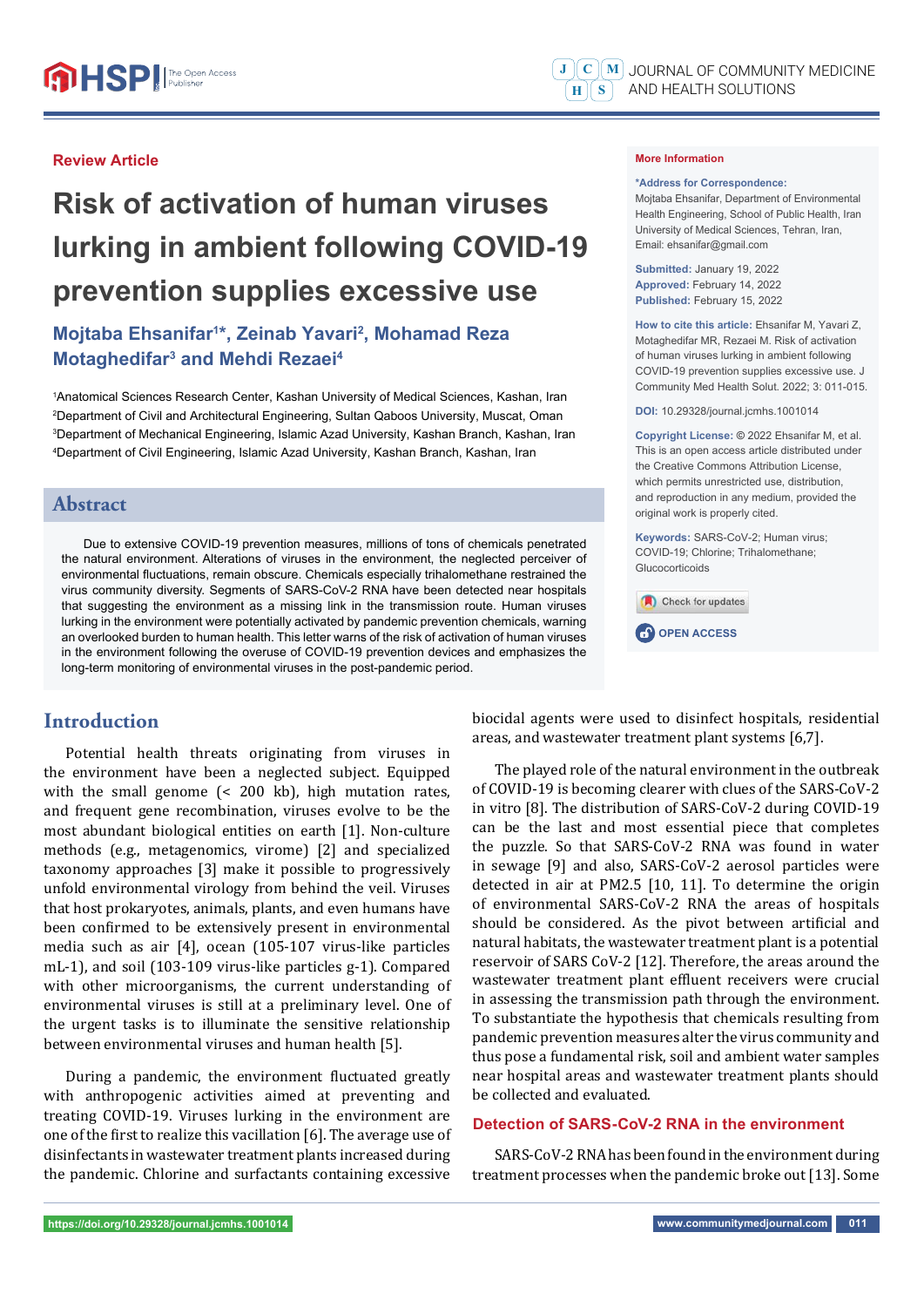studies quantified SARS-CoV-2 in raw sewage [14], wastewater [15], or receiving water of wastewater treatment plant effluent [16] through RT-qPCR, also, gene segments of SARS-CoV-2 may exist in natural water irrelevant with wastewater discharges. SARS-CoV-2, which is thought to be a fecal transmitted virus [17], can persist in the water environment [18]. Given that SARS-CoV-2 cannot survive disinfection in wastewater treatment plants [19]. the genetic material of the new coronavirus in the natural water nearby the hospitals may originate through direct contact or bioaerosol from COVID-19 patients [11]. In fact, RNA fragments of SARS-CoV-2 in natural water indicate a transmission pathway in which the aquatic environment served as an intermediate host. The virus may also be lurking in an environment that has not yet been identified. Several forms of SARS-CoV-2 including integrated enveloped particles were found to be stable in water for 12 days [20]. Despite this, whether or not SARS-CoV-2 was viable in actual aquatic conditions is vital to completing the through of spreading in the environment. Attempts have been made to evaluate the infectiousness of SARS-CoV-2 in water in terms of cytopathic effect [21]. Further efforts are imperative to assess the threat of the SARS-CoV-2 in the natural environment.

#### **The virus community succession following the use of COVID-19 prevention supplies**

Chemicals generated from COVID-19 pandemic prevention supplies lead to ecological impacts through the re-constructing of the virus community. Although the level of environmental pollution was thought to be drastically reduced due to widespread and severe lockdown [22,23], secondary pollution from disinfectants and medical treatment threatens the ecological balance [24]. The environment is considered to be a huge reservoir of viruses [25] and many viruses within were be detected to potentially infect humans. Members of human-related *Picornaviridae* such as *Enteroviruses*, *Coxsackieviruses*, *Echoviruses*, *Polioviruses*, *Hepatitis A virus*  along *Rotaviruses* belong to *Reoviridae* have been observed in aquatic environments including rivers, lakes, sewage and even drinking water [26]. H5N1 virus [27] and H7N9 [28] virus as well as *Norovirus* [29] in soil posed threat to human health. The viruses that lurk in the environment are undoubtedly a threat to human health when they stimulate from dormant to a viable state. Therefore, monitoring for environmental viruses must be done immediately, especially when a public health crisis such as broke out of the COVID-19 pandemic. As adjunctive therapy, glucocorticoids are recommended for the treatment of moderate to severe patients [30] and are used clinically at a proportion of 44.5% [31]. Residue and by-products of excessively used corticosteroids drugs and disinfectants eventually flew into the environment through sewage, medical waste, and surface runoff. This would add the extra stress from chemicals such as trihalomethane, total chlorine, quaternary ammonium surfactants, and glucocorticoids to the virus in the environment. However, the effect of chemicals related to pandemic prevention sources on the viruses is unknown. Examining the environment-virus interaction with the concept of One Health helps to claim the growing concern about the excessive usage of pandemic devices [32,33].

In particular, the glucocorticoids from treatment and trihalomethane, total chlorine, quaternary ammonium surfactants from the disinfectants enter the ecology through household and medical waste. Undoubtedly the microbes in the environment were confronted with the interference of the above chemicals, which has been so far been ignored. This mini-review shed light on the short-term collapse of viruses and emphasized the ecological damage caused by pandemic prevention supplies from a dimension of the environmental microbial community, especially the viral one. In general, the microbial community succession followed the cycle of collapse, reorganization, exploitation, and conservation [34]. Pathogens, such as human viruses have a tendency to be predominant during succession [35]. Therefore, subsequent monitoring should be greatly important to comprehensively depict the succession process and avoid ecological threats in this procedure.

#### **Human virus thriving following excessive disinfection**

Viruses, especially some human viruses whose abundance increased with trihalomethane, evolve to gain resistance under excessive disinfection. Based on a study, *human gammaherpesvirus 4* and *Orf virus* responded to trihalomethane in positive correlation. Trihalomethane, a typical chlorination by-product, measured the chlorine-containing disinfectants consumption. The high concentration of trihalomethane in the effluent receptor of the wastewater treatment plant is consistent with the excessive usage of disinfectants during the COVID-19 pandemic. It is found that excessive use of disinfectants is the cause of the evil of microbial resistance [8].

Transforms of physiological state, for example, increased membrane permeability, stress response, and SOS response offered easier access to the resistance of microorganisms after disinfection [36]. It has been widely acknowledged that the virus frequently integrates and acquires host genes [37]. Equipped with the horizontal transfer, viruses served as a gene pool [38] and accumulated resistance through transduction [39]. The long-term exposure of disinfection byproduct is led to gene mutation [40]. Under the induction of disinfectants during the COVID-19 pandemic, human *gammaherpesvirus 4* and *Orf virus*, which are highly correlated with trihalo methane, may gain resistance through gene mutation or horizontal transfer.

In addition, the trihalomethane-virus coexistence implied intrinsic features that made it difficult to remove *Human gammaherpesvirus 4* and *Orf virus* through disinfection. In general, viruses are more resistant to disinfection than other pathogens [41]. Therefore, the endure simultaneously of viruses with trihalomethane in excessive disinfection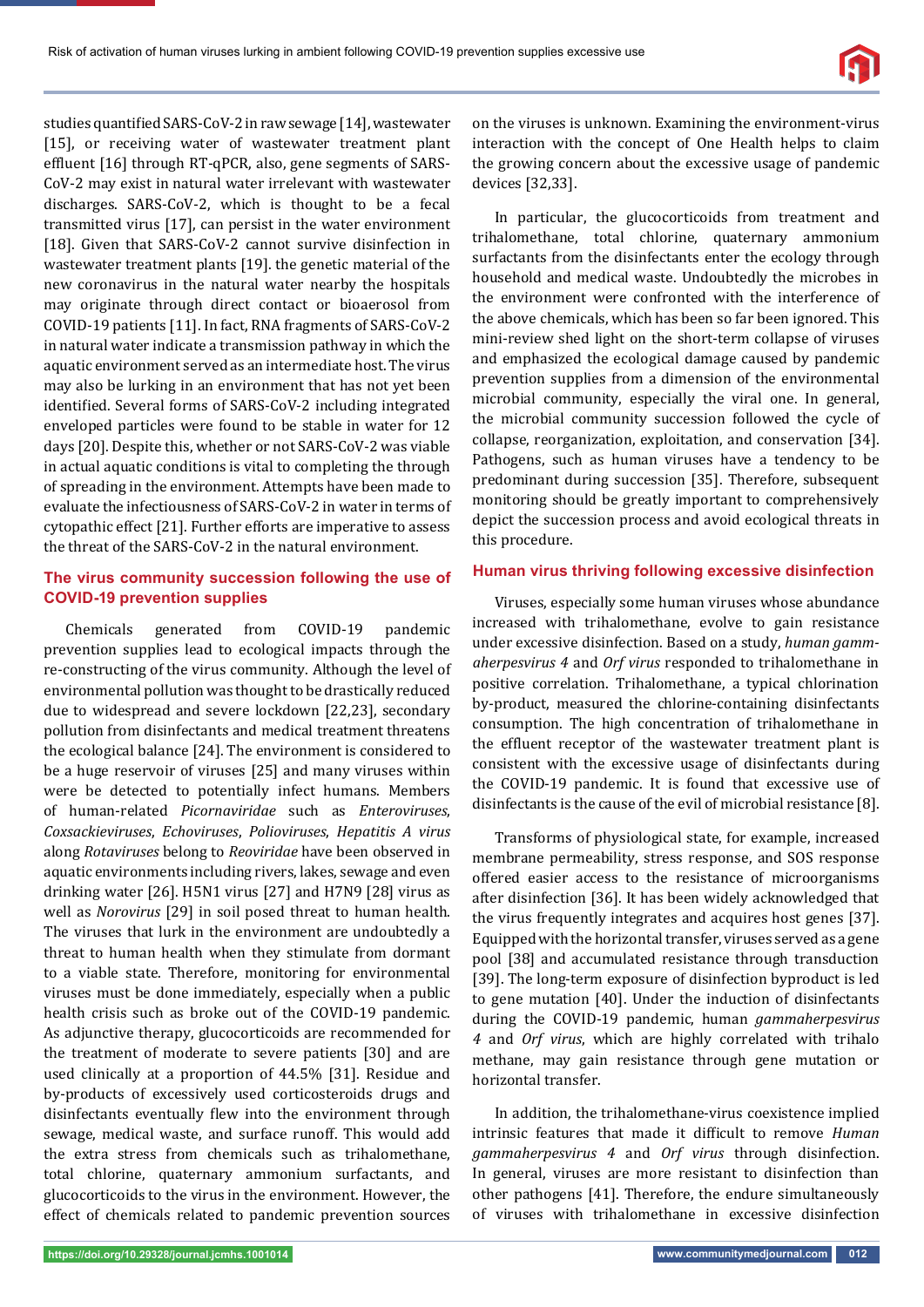circumstances is normal [42]. In addition, the herpes virus [43], as well as the *Orf virus* [44], were discovered to unite as vesicles. Depending on this morphology, viruses can effectively combat adversities such as disinfection [45]. Despite the prevalence of *Orf virus* [44] and *human gammaherpesvirus 4* [46], few types of research have focused on distribution in the natural environment that should be considered in a wider geographical range. Also, the mechanism of the amplifying link between trihalomethane and human viruses still needs to be explained through a small microcosm simulation experiment.

### **The proliferation of human viruses caused by gluco corticoids**

Glucocorticoids are positively corresponded with potential virus viability, indicating a positive co-occurrence relationship between each other. In recognition of SARS-CoV-2 RNA genomes as well as glucocorticoid concentrations in a lake adjacent to a hospital during the COVID-19 pandemic, by considering the distance and amount of medical waste accumulation, the possibility of SARS-CoV-2 RNA and glucocorticoids through the hospital leakage to the adjacent lake was found [47]. The glucocorticoid, for example, methylprednisolone was used in the clinical treatment of 18.6% of COVID-19 patients [31]. Therefore, glucocorticoids may some extent represent hospital-related contaminants and embodied a novel coronavirus infection status. Glucocorticoids, as a double-edged sword, caused to stimulate dormant virus [48] and accelerate virus replication [49,50]. Presumably, glucocorticoids interacted directly with these viruses via idiosyncratic responsive elements. The herpesvirus replication gene expression is activated by glucocorticoids through ES-1 fragment-mediated interaction [51]. SARS-CoV-2 is bounded to glucocorticoids via the main protease Mpro based on computational calculations [52]. However, retaining this type of communication may be advantageous for SARS-CoV-2 [53]. Rare research to date has referred to the glucocorticoid-virus association in the aqueous medium. In situations where hormone residues in the environment have become a widespread problem [54], it is important to conduct research on the environmental interaction between glucocorticoids and viruses.

## **Conclusion**

This mini-review focused on the characteristics of environmental viruses using high-intensity use of pandemic prevention resources during the COVID-19 epidemic. The abundance and viability of specific human viruses are potentially enhanced by trihalomethane and glucocorticoids, leading to a neglected threat to human health. From the vision of environmental virology, this study revealed environmental damage under unconventional human activities, that is, the excessive usage of pandemic prevention resources. It is important to study the mechanisms between viruses and epidemic prevention chemicals systematically at the community, species, and gene level. Studies should also be

launched to assess the subsequent dynamics of the virus community and to track community succession trends. This review serves as a proposal for the development of environmental management policy in the post-epidemic period and emphasizes the need for regular monitoring of the human virus in the environment.

#### **Declaration of interest**

**Funding:** This review received no external funding and was initiated and funded by Dr. Ehsanifar Research Lab, Tehran, Iran.

**Acknowledgment:** We thank Dr. Ehsanifar Lab. Tehran, Iran.

### **References**

- 1. Dolja VV, Koonin EV. Metagenomics reshapes the concepts of RNA virus evolution by revealing extensive horizontal virus transfer. Virus Res. 2018; 244: 36-52. **PubMed:** https://pubmed.ncbi.nlm.nih.gov/29103997/
- 2. Schulz F, Roux S, Paez-Espino D, Jungbluth S, Walsh DA, et al. Giant virus diversity and host interactions through global metagenomics. Nature. 2020; 578: 432-436. **PubMed:** https://pubmed.ncbi.nlm.nih.gov/31968354/
- 3. International Committee on Taxonomy of Viruses Executive Committee. The new scope of virus taxonomy: partitioning the virosphere into 15 hierarchical ranks. Nat Microbiol. 2020; 5: 668-674. **PubMed:** https://pubmed.ncbi.nlm.nih.gov/32341570/
- 4. Dion MB, Oechslin F, Moineau S. Phage diversity, genomics and phylogeny. Nat Rev Microbiol. 2020; 18: 125-138. **PubMed:** https://pubmed.ncbi.nlm.nih.gov/32015529/
- 5. Xagoraraki IZ. Yin, Svambayev Z. Fate of viruses in water systems. J Environ Eng. 2014; 140: 04014020.
- 6. Elsaid K, Olabi V, Sayed ET, Wilberforce T, Abdelkareem MA. Effects of COVID-19 on the environment: an overview on air, water, wastewater, and solid waste. J Environmen Manag. 2021; 112694. **PubMed:** https://pubmed.ncbi.nlm.nih.gov/33990012/
- 7. Ehsanifar M, jafari JA, Siboni MS, Asadgol Z, Arfaeinia H. Effect of ozonation and hydrogen peroxide on reducing the volume and chemical oxygen demand of waste water treatment plants sludge. Caspian J Health Res. 2018; 3: 15-19.
- 8. Liu Y, Ning Z, Chen Y, Guo M, Liu Y, et al. Aerodynamic analysis of SARS-CoV-2 in two Wuhan hospitals. Nature. 2020; 582: 557-560. **PubMed:** https://pubmed.ncbi.nlm.nih.gov/32340022/
- 9. Saguti F, Magnil E, Enache L, Churqui MP, Johansson A, et al. Surveillance of wastewater revealed peaks of SARS-CoV-2 preceding those of hospitalized patients with COVID-19. Water Res. 2021; 189: 116620.
	- **PubMed:** https://www.ncbi.nlm.nih.gov/pmc/articles/PMC7654368/
- 10. Ehsanifar M. Airborne aerosols particles and COVID-19 transition. Environ Res. 2021; 200: 111752. **PubMed:** https://pubmed.ncbi.nlm.nih.gov/34302822/
- 11. Setti L, Passarini F, De Gennaro G, Barbieri P, Perrone MG, et al. SARS-Cov-2RNA found on particulate matter of Bergamo in Northern Italy: first evidence. Environ Res. 2020; 188: 109754. **PubMed:** https://pubmed.ncbi.nlm.nih.gov/32526492/
- 12. Larsen DA, Wigginton KR. Tracking COVID-19 with wastewater. Nat Biotechnol. 2020; 38: 1151-1153. **PubMed:** https://pubmed.ncbi.nlm.nih.gov/32958959/
- 13. Medema G, Heijnen L, Elsinga G, Italiaander R, Brouwer A, et al.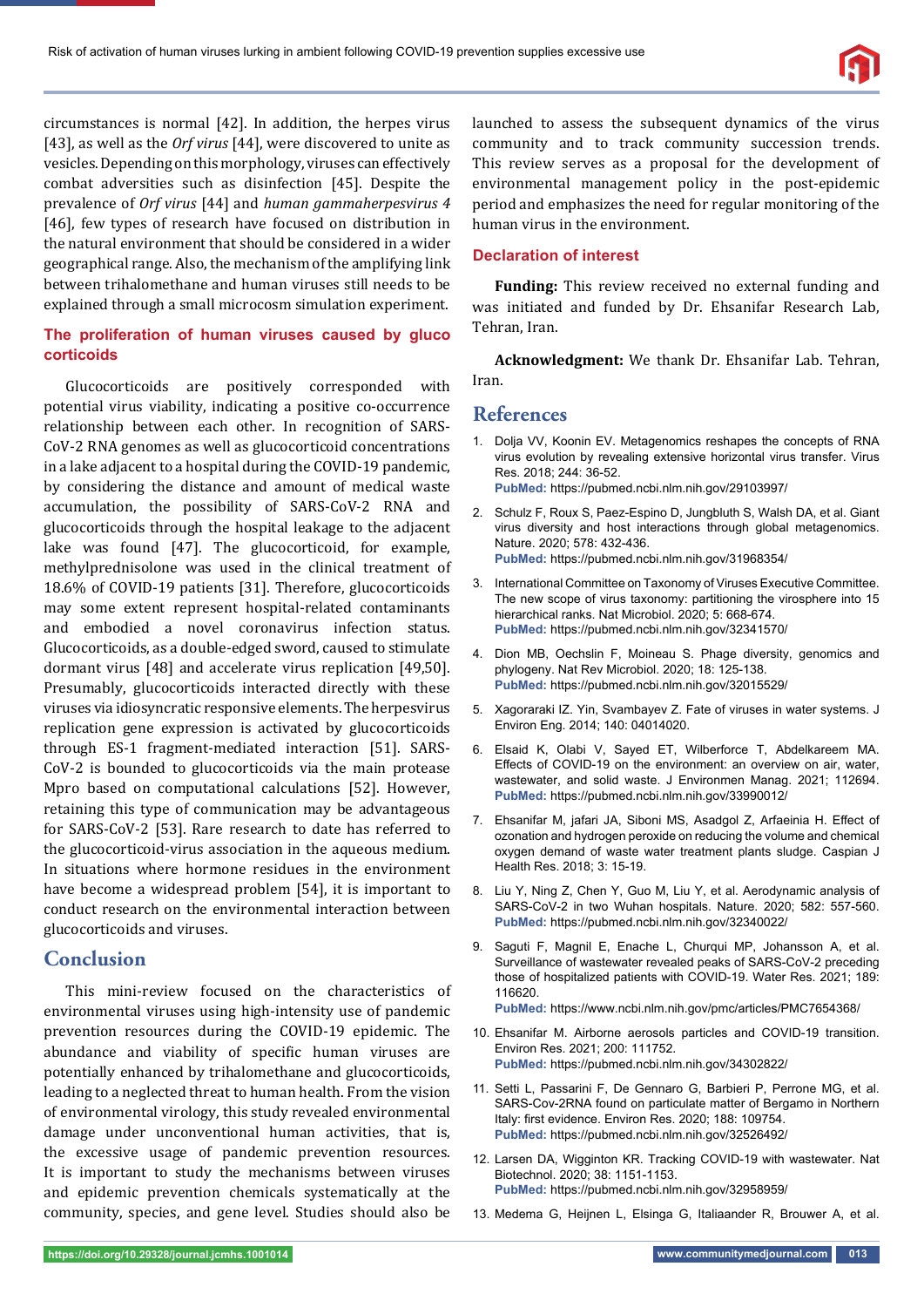

Presence of SARS-Coronavirus-2 RNA in sewage and correlation with reported COVID-19 prevalence in the early stage of the epidemic in the Netherlands. Environ Sci Technol Lett. 2020; 7: 511-516. **PubMed:** https://www.ncbi.nlm.nih.gov/pmc/articles/PMC7254611/

- 14. Randazzo W, Truchado P, Cuevas-Ferrando E, Simón P, Allende A, et al. SARS-CoV-2 RNA in wastewater anticipated COVID-19 occurrence in a low prevalence area. Water Res. 2020; 181: 115942. **PubMed:** https://pubmed.ncbi.nlm.nih.gov/32425251/
- 15. Trottier J, Darques R, Mouheb NA, Partiot E, Bakhache W et al. Post-lockdown detection of SARS-CoV-2 RNA in the wastewater of Montpellier, France. One Health. 2020; 10: 100157.
- 16. Guerrero-Latorre L, Ballesteros I, Villacrés-Granda I, Granda MG, Freire-Paspuel B, et al. SARS-CoV-2 in river water: Implications in low sanitation countries. Sci Total Environ. 2020; 743: 140832. **PubMed:** https://pubmed.ncbi.nlm.nih.gov/32679506/
- 17. Ding S, Liang TJ. Is SARS-CoV-2 also an enteric pathogen with potential fecal–oral transmission? A COVID-19 virological and clinical review. Gastroenterology. 2020; 159: 53-61. **PubMed:** https://pubmed.ncbi.nlm.nih.gov/32353371/
- 18. Kumar M, Thakur AK, Mazumder P, Kuroda K, Mohapatra S, et al. Frontier review on the propensity and repercussion of SARS-CoV-2 migration to aquatic environment. J Hazard Mater Lett. 2020; 1: 100001. **PubMed:** https://pubmed.ncbi.nlm.nih.gov/34977840/
- 19. Organization, W.H, Water, sanitation, hygiene and waste management for COVID-19: technical brief, 03 March 2020. 2020, World Health Organization.
- 20. Wurtzer S, Waldman P, Ferrier-Rembert A, Frenois-Veyrat G, Mouchel JM, et al. Several forms of SARS-CoV-2 RNA can be detected in wastewaters: implication for wastewater-based epidemiology and risk assessment. Water Res. 2021; 198: 117183. **PubMed:** https://pubmed.ncbi.nlm.nih.gov/33962244/
- 21. Rimoldi SG, Stefani F, Gigantiello A, Polesello S, Comandatore F, et al. Presence and infectivity of SARS-CoV-2 virus in wastewaters and rivers. Sci Total Environ. 2020; 744: 140911. **PubMed:** https://pubmed.ncbi.nlm.nih.gov/32693284/
- 22. Muhammad S, Long X, Salman M, COVID-19 pandemic and environmental pollution: A blessing in disguise? Sci Environ. 2020; 728: 138820.
	- **PubMed:** https://pubmed.ncbi.nlm.nih.gov/32334164/
- 23. Ehsanifar M. Does Exposure to Air Pollution Fine Particles and COVID-19 Contribute to the Risk of Ischemic Stroke? J Med Public Health. 2021; 2: 1020.
- 24. Bhat SA, Bashir O, Bilal M, Ishaq A, Din Dar MU, et al. Impact of COVID-related lockdowns on environmental and climate change scenarios. Environ Res. 2021; 195: 110839. **PubMed:** https://pubmed.ncbi.nlm.nih.gov/33549623/
- 25. Pratama AA, van Elsas JD. The 'neglected'soil virome–potential role and impact. Trends Microbiol. 2018; 26: 649-662. **PubMed:** https://pubmed.ncbi.nlm.nih.gov/29306554/
- 26. Mehle N, Gutiérrez-Aguirre I, Kutnjak D, Ravnikar M. Water-mediated transmission of plant, animal, and human viruses. Adv Virus Res. 2018; 101: 85-128. **PubMed:** https://pubmed.ncbi.nlm.nih.gov/29908595/
- 27. Vong S, Ly S, Mardy S, Holl D, Buchy P. Environmental contamination during influenza A virus (H5N1) outbreaks, Cambodia, 2006. Emerg Infect Dis. 2008; 14: 1303-1305. **PubMed:** https://pubmed.ncbi.nlm.nih.gov/18680663/
- 28. Shi J. Isolation and characterization of H7N9 viruses from live poultry markets—implication of the source of current H7N9 infection in humans. Chin Sci Bulle. 2013; 58: 1857-1863.
- 29. Antwi-Agyei P. A faecal exposure assessment of farm workers in Accra, Ghana: a cross sectional study. BMC Public Health. 2016; 16: 1-13.

30. Sterne JA, Murthy S, Diaz JV, Slutsky AS, Villar J, et al. Association between administration of systemic corticosteroids and mortality among critically ill patients with COVID-19: a meta-analysis. JAMA. 2020; 324: 1330-1341.

**PubMed:** https://pubmed.ncbi.nlm.nih.gov/32876694/

- 31. Guan WJ, Ni Z, Hu Y, Liang W, Ou C, et al. Clinical characteristics of coronavirus disease 2019 in China. New Engl J Med. 2020; 382: 1708-1720.
- 32. Ghafoor D, Khan Z, Khan A, Ualiyeva D, Zaman N, et al. Excessive use of disinfectants against COVID-19 posing potential threat to living beings. Curr Res Toxicol. 2021; 2: 159-168. **PubMed:** https://pubmed.ncbi.nlm.nih.gov/33688633/
- 33. Horn S, Vogt B, Pieters R, Bouwman H, Bezuidenhout C, et al. Impact of potential COVID-19 treatment on South African water sources already threatened by pharmaceutical pollution. Environ Toxicol Chem. 2020; 39: 1305-1306. **PubMed:** https://pubmed.ncbi.nlm.nih.gov/32335933/
- 34. Shabarova T, Salcher MM, Porcal P, Znachor P, Nedoma J, et al. Recovery of freshwater microbial communities after extreme rain events is mediated by cyclic succession. Nat Microbiol. 2021; 6: 479-488. **PubMed:** https://pubmed.ncbi.nlm.nih.gov/33510474/
- 35. Revetta RP, Gomez-Alvarez V, Gerke TL, Curioso C, Domingo JWS, et al. Establishment and early succession of bacterial communities in monochloramine-treated drinking water biofilms. FEMS Microbiol Ecol. 2013; 86: 404-414.
	- **PubMed:** https://pubmed.ncbi.nlm.nih.gov/23789638/
- 36. Ghernaout D, Ibn-Elkhattab RO. Removing antibiotic-resistant bacteria (ARB) carrying genes (ARGs): challenges and future trends. Open Access Library J. 2020; 7: 1.
- 37. Correa AM, Howard-Varona C, Coy SR, Buchan A, Sullivan MB, et al. Revisiting the rules of life for viruses of microorganisms. Nat Rev Microbiol. 2021; 501-513. **PubMed:** https://pubmed.ncbi.nlm.nih.gov/33762712/
- 38. Debroas D, Siguret C. Viruses as key reservoirs of antibiotic resistance genes in the environment. The ISME J. 2019; 13: 2856-2867. **PubMed:** https://pubmed.ncbi.nlm.nih.gov/31358910/
- 39. Haaber J. Bacterial viruses enable their host to acquire antibiotic resistance genes from neighbouring cells. Nat Commun. 2016; 7: 1-8.
- 40. Kurasam J, Sihag P, Mandal PK, Sarkar S. Presence of fluoroquinolone resistance with persistent occurrence of gyrA gene mutations in a municipal wastewater treatment plant in India. Chemosphere. 2018; 211: 817-825.

**PubMed:** https://pubmed.ncbi.nlm.nih.gov/30099166/

- 41. Haramoto E, Kitajima M, Hata A, Torrey JR, Masago Y, et al. A review on recent progress in the detection methods and prevalence of human enteric viruses in water. Water Res. 2018; 135: 168-186. **PubMed:** https://pubmed.ncbi.nlm.nih.gov/29471200/
- 42. Symonds E, Nguyen KH, Harwood VJ, Breitbart M. Pepper mild mottle virus: A plant pathogen with a greater purpose in (waste) water treatment development and public health management. Water Res. 2018; 144: 1-12. **PubMed:** https://pubmed.ncbi.nlm.nih.gov/30005176/
- 43. Bello-Morales R, Ripa I, López-Guerrero JA. Extracellular vesicles in viral spread and antiviral response. Viruses. 2020; 12: 623. **PubMed:** https://pubmed.ncbi.nlm.nih.gov/32521696/
- 44. Martins M, Rodrigues FS, Joshi LR, Jardim JC, Flores MM, et al. Orf virus ORFV112, ORFV117 and ORFV127 contribute to ORFV IA82 virulence in shee. Vet Microbiol. 2021; 257: 109066. **PubMed:** https://pubmed.ncbi.nlm.nih.gov/33866062/
- 45. Zhang M, Ghosh S, Kumar M, Santiana M, Bleck CKE, et al. Emerging Pathogenic Unit of Vesicle-Cloaked Murine Norovirus Clusters is